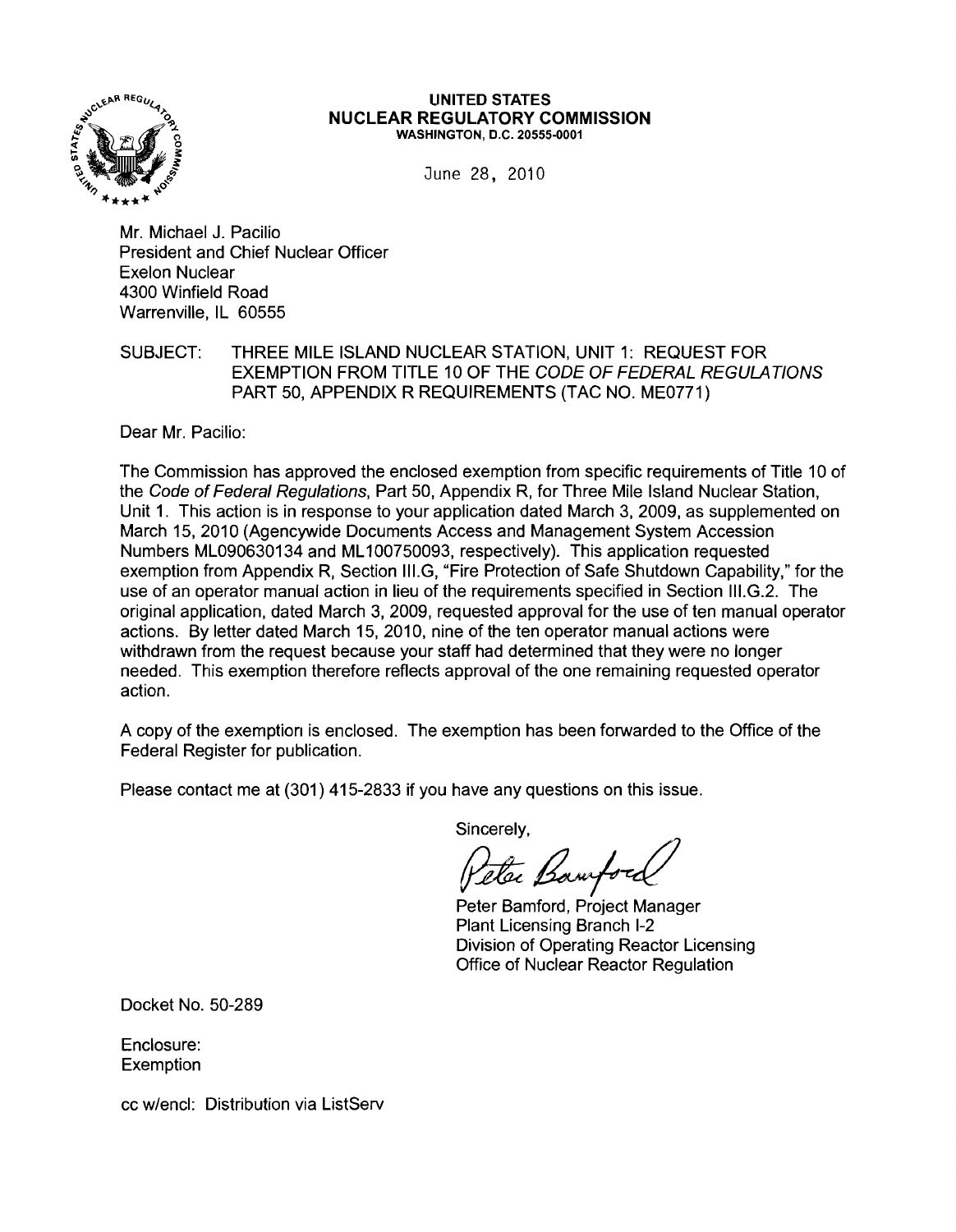# UNITED STATES OF AMERICA

### NUCLEAR REGULATORY COMMISSION

### EXELON GENERATION COMPANY, LLC

#### <u>THREE MILE ISLAND NUCLEAR STATION, UNIT NO. 1</u>

#### DOCKET NO. 50-289

## **EXEMPTION**

## 1.0 BACKGROUND

Exelon Generation Company, LLC (Exelon, the licensee) is the holder of Facility Operating License No. DPR-50 which authorizes operation of the Three Mile Island Nuclear Station, Unit 1 (TMI-1). The license provides, among other things, that the facility is subject to all rules, regulations, and orders of the U.S. Nuclear Regulatory Commission (NRC, the Commission) now or hereafter in effect.

The facility consists of a pressurized-water reactor (PWR) located in Dauphin County, Pennsylvania.

# 2.0 REQUEST/ACTION

Title 10 of the Code of Federal Regulations (10 CFR), Part 50, Section 50.48, requires that nuclear power plants that were licensed before January 1, 1979, must satisfy the requirements of 10 CFR Part 50, Appendix R, Section III.G, "Fire protection of safe shutdown capability." TMI-1 was licensed to operate prior to January 1, 1979. As such, the licensee's Fire Protection Program (FPP) must satisfy the established fire protection features of 10 CFR Part 50, Appendix R, Section III.G.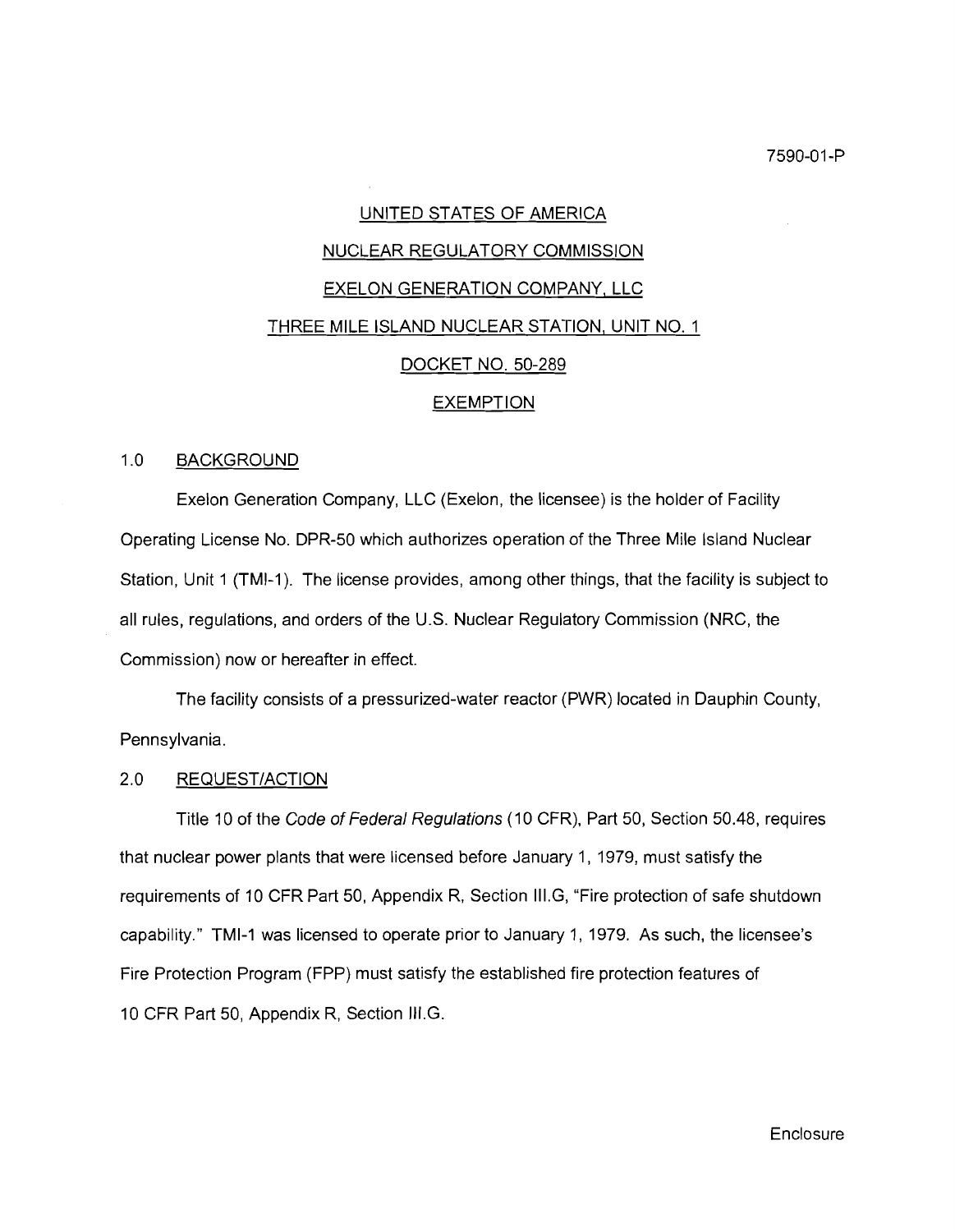TMI-1 proposes to utilize an operator manual action (OMA) in lieu of meeting the circuit separation and/or protection requirements contained in 10 CFR Part 50, Appendix R, Section III.G.2 (1II.G.2), which requires ensuring that one of the redundant trains of systems necessary to achieve and maintain hot shutdown is maintained free of fire damage. In this case, the OMA is proposed for a fire occurring in Fire Zone 6 of the plant's Auxiliary Building (AB-FZ-6). The prescribed action involves opening a breaker and manually opening valve MU-V-36 within 40 minutes to support maintaining a makeup pump minimum recirculation path. By letter dated December 30,1986 (ADAMS Legacy Library Accession No. 8701090216), this OMA was previously approved by the NRC; however, the time requirement has been shortened, necessitating this exemption.

In summary, by letter dated March 3, 2009 (Agencywide Documents Access and Management System (ADAMS) Accession No. ML090630134), as supplemented by letter dated March 15,2010 (ADAMS Accession No. ML100750093), Exelon requested an exemption for TMI-1 from certain technical requirements of III.G.2 for the use of an OMA in lieu of meeting the circuit separation and/or protection requirements contained in III.G.2 for AB-FZ-6.

## 3.0 DISCUSSION

Pursuant to 10 CFR 50.12, the Commission may, upon application by any interested person or upon its own initiative, grant exemptions from the requirements of 10 CFR Part 50 when: (1) the exemptions are authorized by law, will not present an undue risk to public health or safety, and are consistent with the common defense and security; and (2) when special circumstances are present. These circumstances include the special circumstances that the application of the regulation is not necessary to achieve the underlying purpose of the rule.

In its March 15, 2010, letter, the licensee discussed financial implications associated with plant modifications that may be necessary to comply with the regulation. If such costs have been shown to be significantly in excess of those contemplated at the time the regulation was

 $-2-$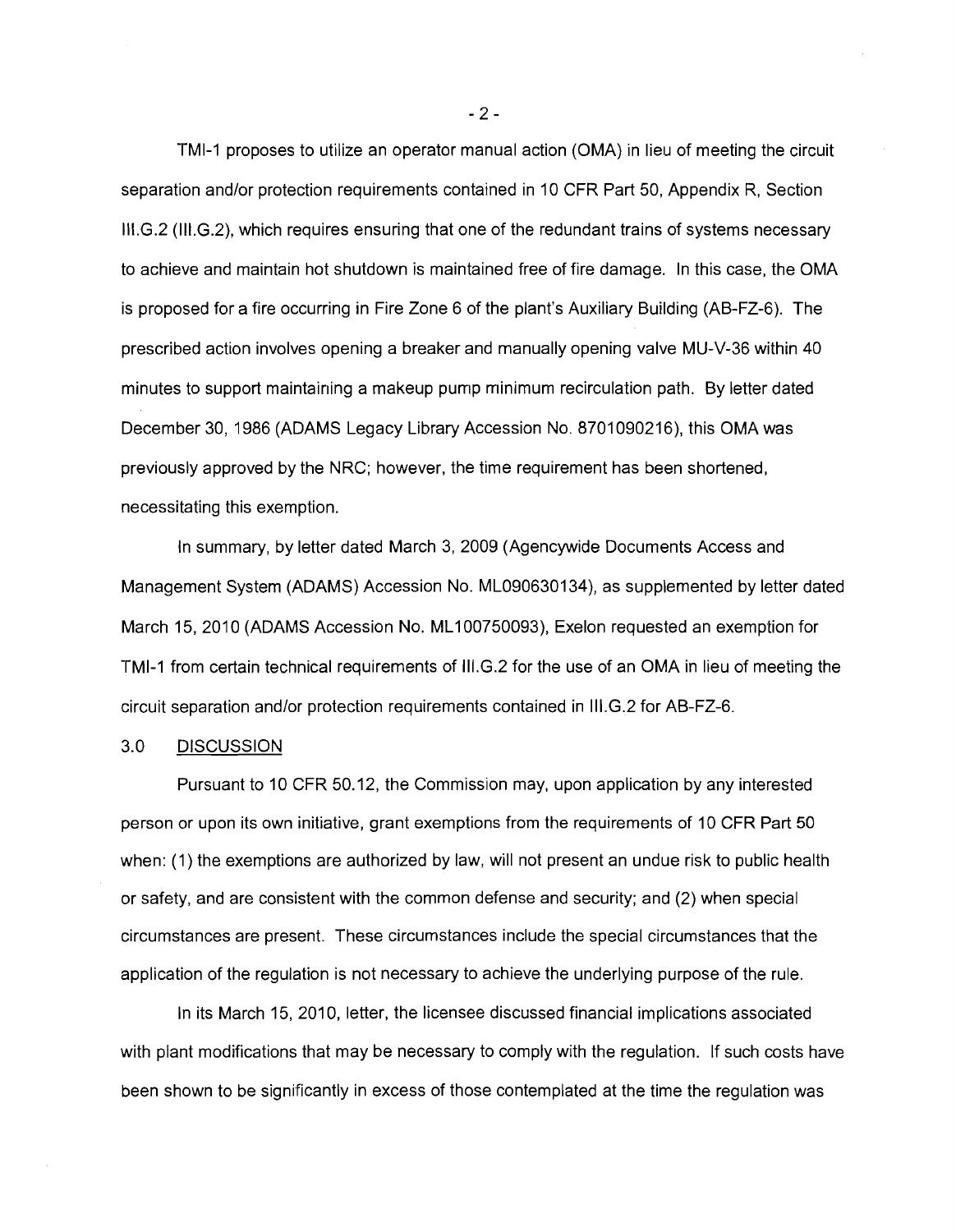adopted, or are significantly in excess of those incurred by others similarly situated, this may be considered a basis for considering an exemption request. However, financial implications were not considered in the regulatory review of their request since no substantiation was provided regarding such financial implications. Even though no financial substantiation was provided, the licensee did submit sufficient regulatory basis to support a technical review of their exemption request in that the application of the regulation in this particular circumstance is not necessary to achieve the underlying purpose of the rule.

In accordance with 10 CFR 50.48(b), nuclear power plants licensed before January 1, 1979, are required to meet Section III.G, of 10 CFR Part 50, Appendix R. The underlying purpose of 10 CFR Part 50, Appendix R, Section III. G is to ensure that the ability to achieve and maintain safe shutdown is preserved following a fire event. The regulation intends for licensees to accomplish this by extending the concept of defense-in-depth to:

- 1) prevent fires from starting;
- 2) rapidly detect, control, and extinguish promptly those fires that do occur;
- 3) provide protection for structures, systems, and components important to safety so that a fire that is not promptly extinguished by the fire suppression activities will not prevent the safe shutdown of the plant.

The stated purpose of III.G.2 is to ensure that one of the redundant trains necessary to achieve and maintain hot shutdown conditions remains free of fire damage in the event of a fire. Section III.G.2 requires one of the following means to ensure that a redundant train of safe shutdown cables and equipment is free of fire damage, where redundant trains are located in the same fire area outside of primary containment:

- 1) Separation of cables and equipment by a fire barrier having a 3-hour rating;
- 2) Separation of cables and equipment by a horizontal distance of more than 20 feet with no intervening combustibles or fire hazards and with fire detectors and an automatic fire suppression system installed in the fire area; or

 $-3-$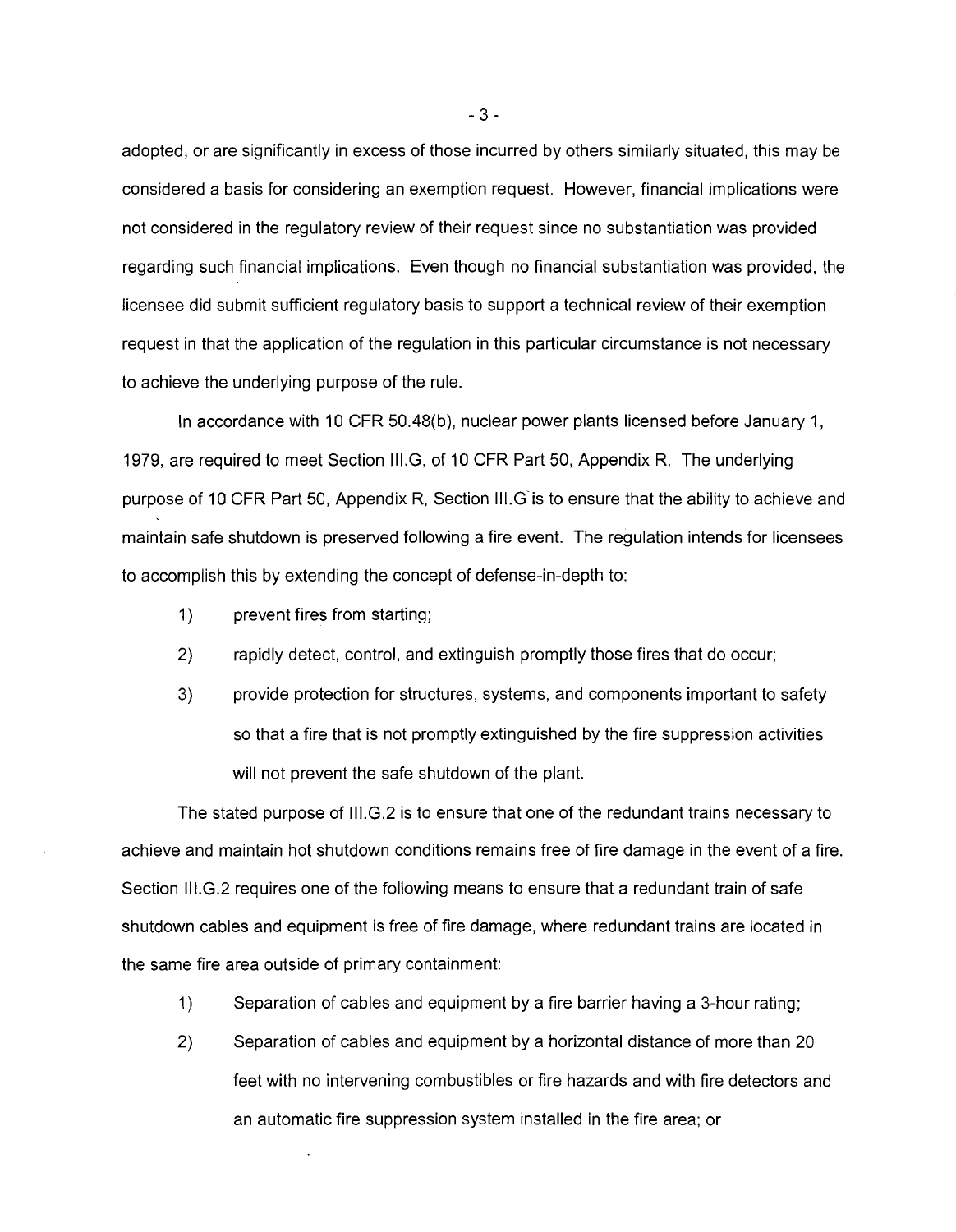3) Enclosure of cables and equipment of one redundant train in a fire barrier having a t-hour rating and with fire detectors and an automatic fire suppression system installed in the fire area.

Exelon has requested an exemption from the requirements of III.G.2 for TMI-1 to the extent that one of the redundant trains of systems necessary to achieve and maintain hot shutdown is not maintained free of fire damage in accordance with one of the required means, for a fire occurring in Fire Zone AB-FZ-6 in the Auxiliary Building. In its March 15, 2010, response to the NRC's request for additional information, the licensee stated that the purpose of its request was to credit the use of an OMA, in conjunction with other forms of defense-in-depth, in lieu of the separation and protective measures required by III.G.2 for a fire in Fire Zone AB-FZ-6. Specifically, Fire Zone AB-FZ-6 is not protected throughout by an automatic fire suppression system and rated fire barriers or 20 feet of spatial separation are not provided between the redundant equipment. The OMA entails locally opening a feeder breaker (1P 480V Switchgear Unit 4C) located in Fire Zone CB-FA-2a and a valve (MU-V-36), which is located in Fire Zone AB-FZ-3, to establish a makeup pump recirculation flow path.

In summary, TMI-1 does not meet the requirements of III.G.2 for a fire in Fire Zone AB-FZ-6 and an OMA may be necessary to achieve and maintain hot shutdown capability. The licensee also indicated that the only credible scenario for a fire in Fire Zone AB-FZ-6 that may require the need to manually open valve MU-V-36 is as follows: the fire must initiate within the MU-V-36 breaker compartment of the 1A Engineered Safeguards Valve (ESV) motor control center (MCC), cause a fault on an energized circuit to make MU-V-36 close, cause power failure of the 1A ESV MCC, spread to and damage the instrument air tubing causing valves MU-V-18 and MU-V-20 to close, and cause failure of the 1B ESV MCC power circuit, which is contained within a 4-inch galvanized steel conduit.

 $-4-$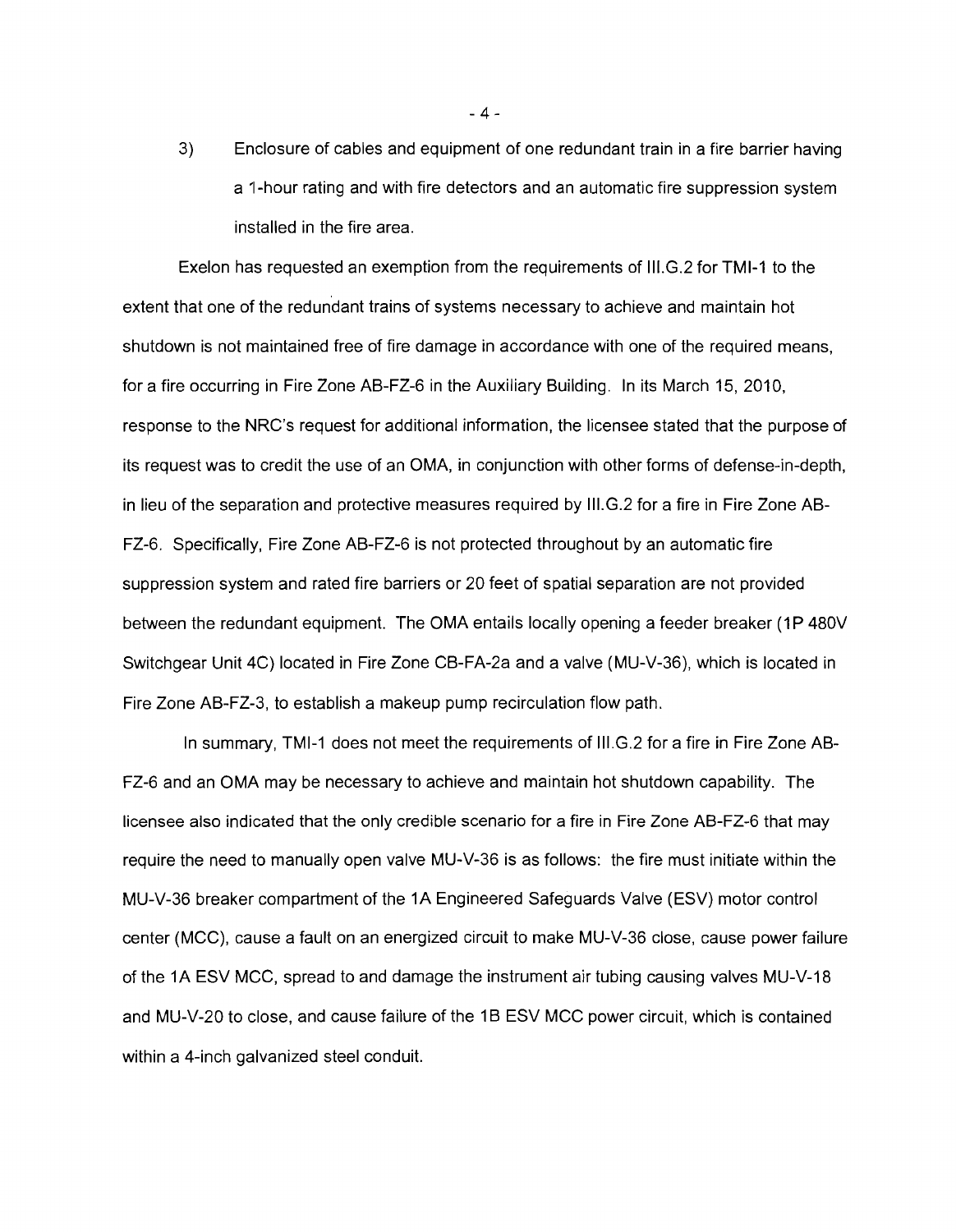See Section 3.3 below for additional details addressing the spatial separation between cables and instrument air tubing. In addition, the TMI-1 analysis assumes that fire damage may occur immediately upon first detection of the fire to all components in the fire area. The licensee stated that after confirmation of a fire, the fire abnormal operating procedure (AOP) for Fire Zone AB-FZ-6 would be entered.

The licensee has described in its initial request, and subsequent documents, elements of the fire protection program that provide justification that the concept of defense-in-depth that is in place in Fire Zone AB-FZ-6 is consistent with that intended by the regulation. To accomplish this, the licensee provides various forms of protection in order to maintain the concept of defense-in-depth, The licensee's approach is discussed below.

## 3.1 Fire Prevention

The licensee has stated that it has an administrative controls program in place to control ignition sources, hot work activities (activities such as welding or grinding), in situ and transient combustibles, and fire system impairments. The administrative controls program is described in the TMI-1 Updated Final Safety Analysis Report (UFSAR) and in the Fire Hazards Analysis Report (FHAR), which is incorporated by reference into the UFSAR. Transient combustibles are restricted in Fire Zone AB-FZ-6 and particularly in the 1A ESV MCC area.

In addition to these measures, the licensee has stated that the power and control cables with voltages up to 480V AC and 480/120V in the fire zone are thermoset (Kerite with ethylene propylene rubber (EPR) insulation). Thermoset cables are resistant to self-ignited cable fires and are not considered to represent an ignition source. Other ignition sources in the area consist of control power transformers inside the 1A ESV MCC. The licensee also stated that the transformers are contained within the metal-clad MCC housing and contain no combustible or flammable liquids and that the control cables are located in open trays while the 480V power cables are in conduit or use armor jacketed cable. Therefore, due to limited ignition sources

 $-5 -$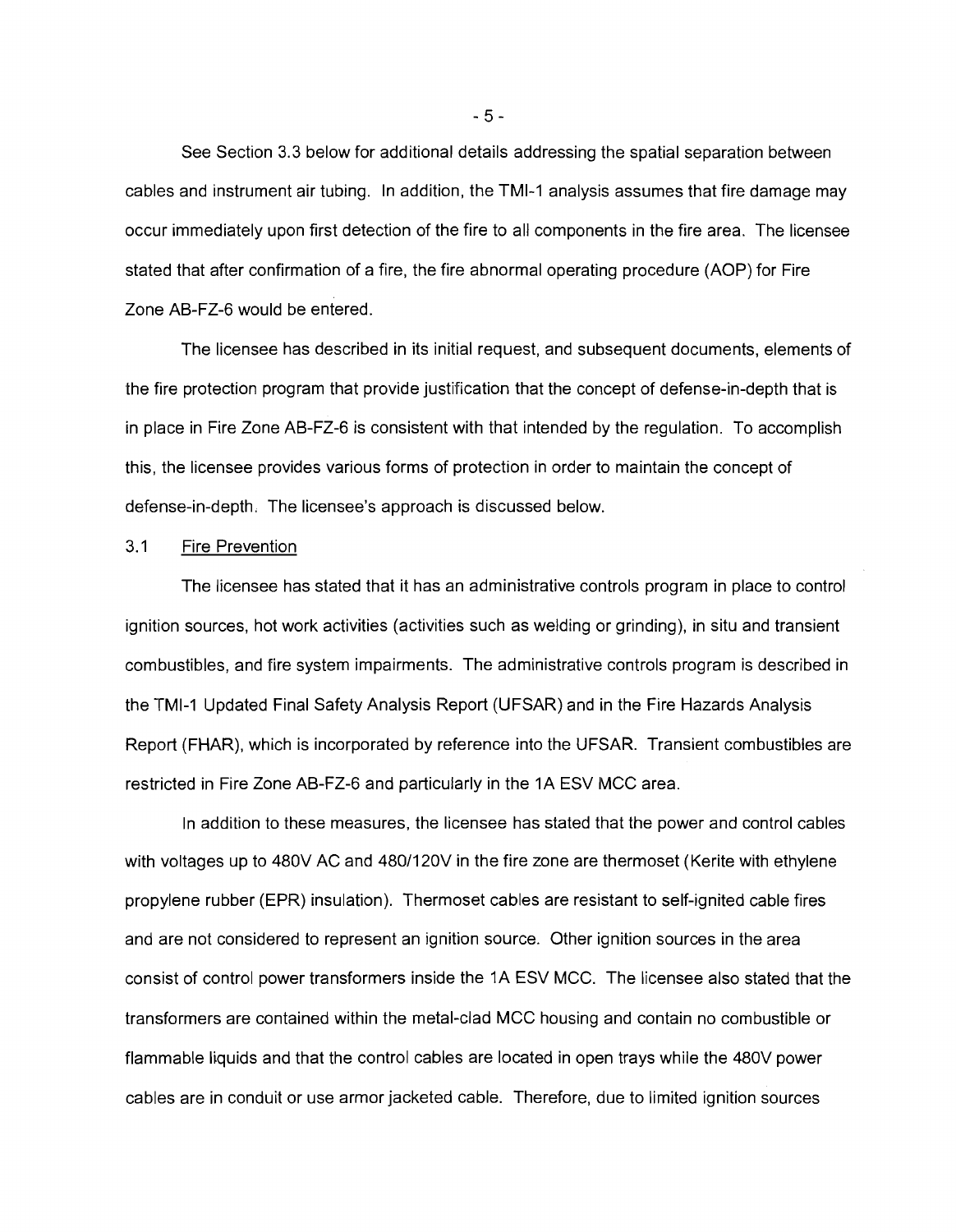and the cables installed in conduit and armored jacketed cables, flame propagation is not expected to present a hazard.

#### 3.2 Detection, Control and Extinguishment

Fire Zone AB-FZ-6 is provided with a ceiling-mounted photoelectric smoke detection system, which is connected to the Auxiliary Building fire detection panel, located near the 1A ESV MCC. The licensee has indicated that if smoke is detected, a local horn and strobe light are actuated at the fire alarm panel as well as in the control room. There are two smoke detectors located within a few feet horizontally and approximately 13 feet vertically above the 1A ESV MCC. The smoke detection system is designed and installed in accordance with National Fire Protection Association (NFPA) 720 (1975), "Proprietary Protective Signaling Systems for Guard, Fire Alarm and Supervisory Service," and NFPA 72E (1978), "Automatic Fire Detectors."

A hose reel, with at least 100 feet of hose, is provided in adjacent Fire Zone AB-FZ-9. The hose reel is less than 100 feet from the 1A ESV MCC area or any other area in Fire Zone AB-FZ-6. The hose reels were designed and installed in accordance with NFPA 14 (1978), "Standpipe and Hose Systems," and have electrically-safe fog nozzles installed, which make them safe to use in the vicinity of electrical equipment. Portable dry chemical and carbon dioxide fire extinguishers are also permanently mounted in Fire Zone AB-FZ-6 and adjacent fire zones. These extinguishers have been installed in accordance with NFPA 10, "Standard for Portable Fire Extinguishers." The licensee stated that all fire protection equipment is maintained in accordance with the site FPP to ensure operability.

A water curtain is provided for fire protection of the zone boundary between Fire Zones AB-FZ-6 and AB-FZ-7. The pre-action water curtain system between Fire Zones AB-FZ-6 and AB-FZ-7 is actuated by the cross-zone smoke detection system but is not credited for fire suppression within Fire Zone AB-FZ-6. The water curtain is only provided for fire protection of

- 6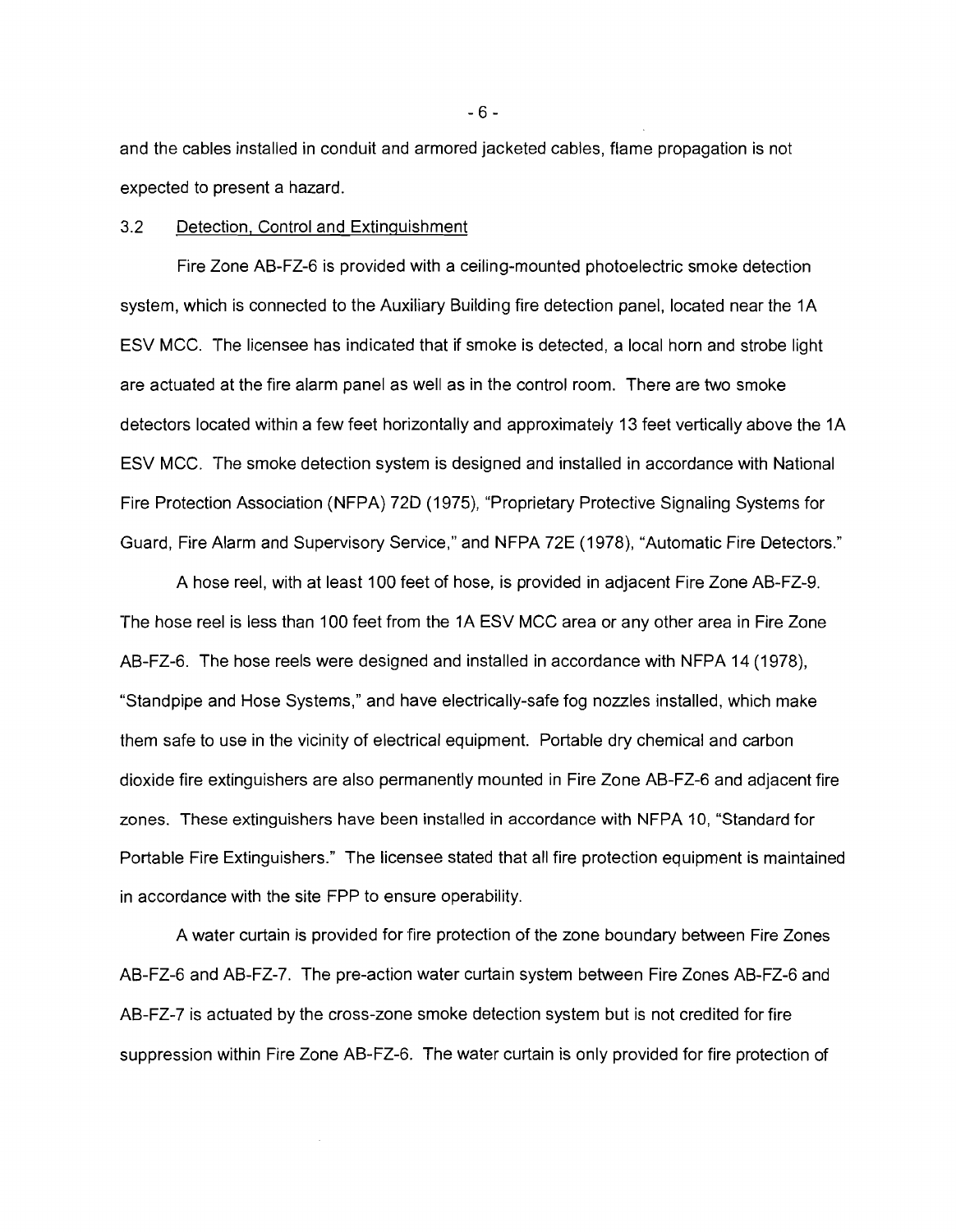the zone boundary between Fire Zones AB-FZ-6 and AB-FZ-7 and all other openings are sealed with material having at least a 1-hour fire rating.

The remaining zone boundaries consist of reinforced concrete walls, floors and ceilings. The south boundary and portion of the ceiling are not adjacent to any other plant areas. The remainder of the ceiling adjacent to the chemical addition area and Emergency Safeguards Features (ESF) Ventilation Room is a 3-hour fire barrier. Most of the north boundary is adjacent to Fire Zone AB-FZ-7 with an open passage, discussed above, between the zones. The remainder of the north boundary is adjacent to the Reactor Building, which is a 3-hour rated fire barrier. The east boundary is adjacent to Fire Zones FH-FZ-1 and FH-FZ-2 and is made of reinforced concrete. A 3-hour rated fire barrier is provided on the floor where this zone is adjacent to Fire Zones AB-FZ-2a, AB-FZ-2b and AB-FZ-2c. An automatic pre-action system is located in Fire Zone AB-FZ-4 where the floor of Fire Zone AB-FZ-6 is adjacent to Fire Zone AB-FZ-4.

#### 3.3 Preservation of Safe Shutdown Capability

The licensee has stated that the postulated fire event that may require the OMA to open MU-V-36 would include at least four independent failures to occur; two of which are sequence dependent (i.e., MU-V-36 hot short occurs prior to loss of MCC) as described below:

- While 1A ESV MCC is energized, the fire causes a hot short (within 1A ESV MCC), which establishes proper voltage in the closing circuit and causes MU-V-36 to travel closed (MU-V-36 control cable CQ232A).
- After MU-V-36 is closed, the fire causes loss of 1A ESV MCC (cable LPB within MCC), which is located in the fire zone. This eliminates remote control of MU-V-16A and MU-V-16B and would isolate the 'A' train emergency makeup (High Pressure Injection [HPI]) flow path (valves normally closed).

 $-7 -$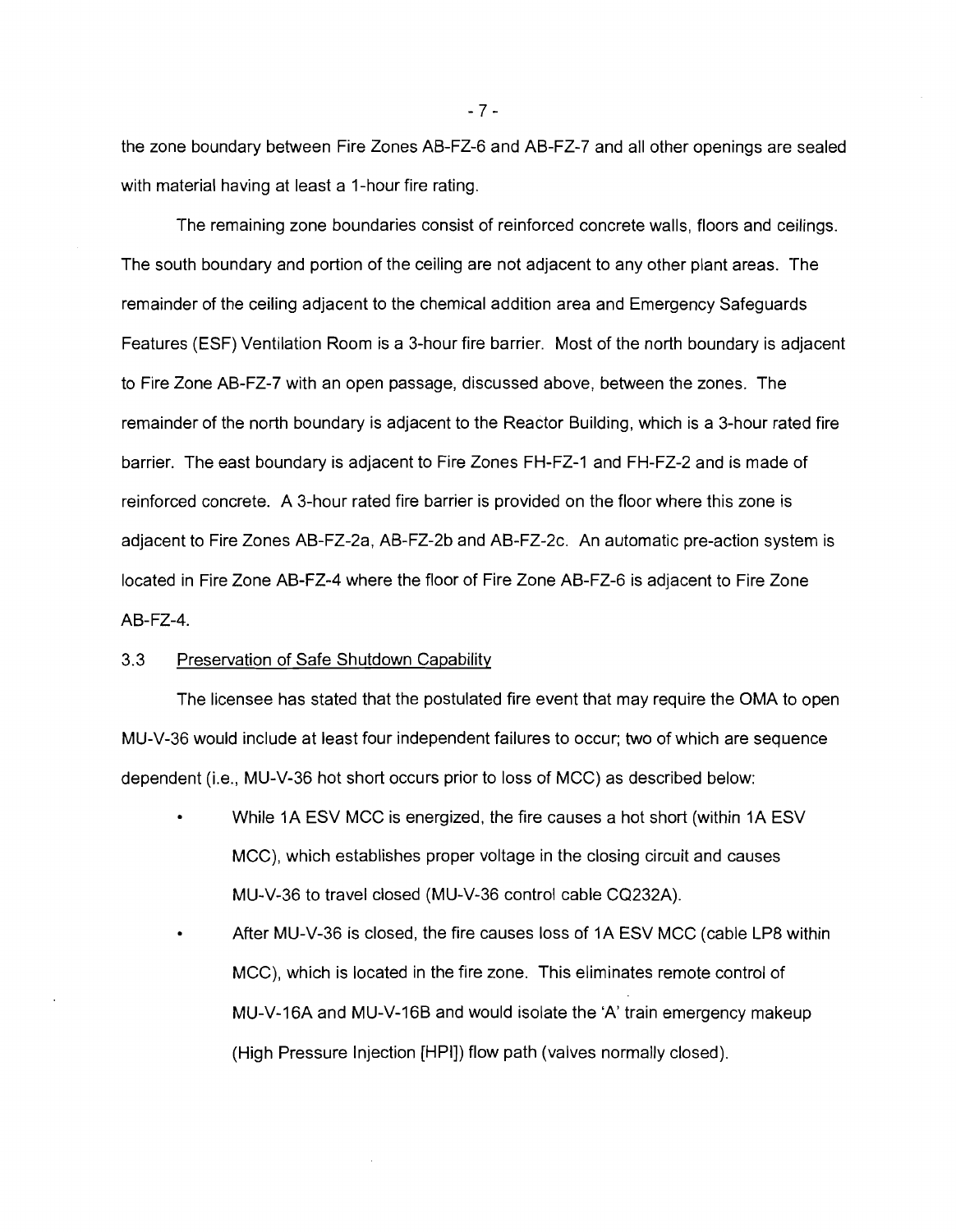- The fire causes a loss of integrity of the  $\frac{1}{4}$  inch outside diameter copper tubing which causes a sufficient reduction in the Auxiliary Building instrument air supply pressure for MU-V-18 to close and eventually for MU-V-20 to close. Loss of control of MU-V-18 eliminates the use of the normal Reactor Coolant System (RCS) makeup flow path and depressurization of the MU-V-20 actuator would cause seal injection flow to the RCP to be isolated.
- Fire causes loss of power to 1B ESV MCC (cable LS7A). This eliminates remote control of MU-V-16C and MU-V-16D and would eliminate the 'B' train emergency makeup (HPI) flow path as an alternate means of RCS makeup (valves normally closed).

In order for a fire to cause  $MU-V-36$  to close, the licensee has indicated that "...the fire must cause an intra-cable hot short between a normally energized conductor in multi-conductor cable CQ232A and the conductor that picks up the closing coil. This would short out the remote control switch and energize the closing coil for MU-V-36. The fire must maintain this hot short without grounding the circuit and blowing the control power fuses or otherwise causing a loss of control power, such as loss of the main 1A ESV MCC power cable LP8. The MU-V-36 circuits of concern are located within the MCC breaker compartment along with the control power fuses. It is unlikely that a fire could sufficiently damage cable CQ232A insulation and short the proper conductors to energize the closing coil for MU-V-36 prior to blowing the control power fuses. Because the fire must cause a hot short to close MU-V-36 prior to loss of control power, the most likely fire ignition location within Fire Zone AB-FZ-6 is in the MU-V-36 breaker compartment. Fires in other areas of 1A ESV MCC would be likely to trip the main bus breaker or otherwise damage the 1A ESV MCC power cable LP8 prior to affecting MU-V-36 circuits."

Next, the licensee has indicated that "[t]he primary combustible in Fire Zone AB-FZ-6 is 1A ESV MCC and associated cables...[t]he tubing closest to 1A ESV MCC is 1/4 inch outside

 $- 8 -$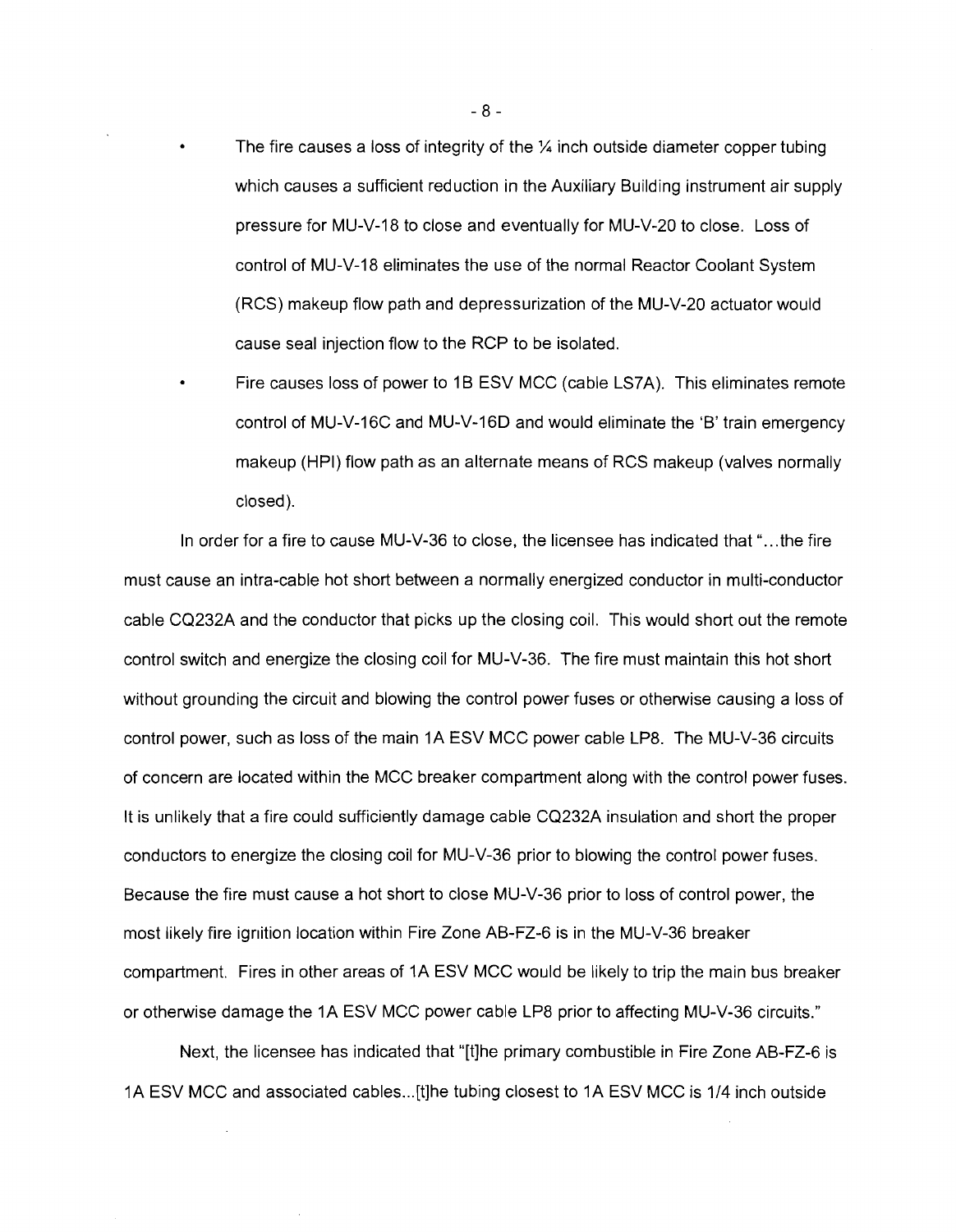diameter tubing used for testing reactor building pressure switches. This tubing is at least six feet from the MCC with no intervening combustibles. The loss of integrity of these 1/4 inch outside diameter tubing lines may not be sufficient to exceed the capacity of the instrument air supply and reduce the instrument air supply pressure to MU-V-18 (normal RCS makeup isolation valve) below 60 psig [pounds per square inch gauge]. Both instrument air compressors are unaffected by a fire in Fire Zone AB-FZ-6 and would attempt to maintain the instrument air supply to MU-V-18. The loss of instrument air system integrity occurs in a section supplied through 3/8 inch regulators and 1/4 inch outside diameter tubing. The main instrument air system distribution headers are 2 inch lines. This specific failure may not be sufficient to reduce the air supply pressure to MU-V-18 enough to prevent adequate RCS makeup flow. The next closest copper tubing in Fire Zone AB-FZ-6 is against the containment wall. This tubing is further separated from 1A ESV MCC by at least 10 feet of distance with no intervening combustibles. Based on the existing separation with no intervening combustibles and outside diameter of the instrument air lines within Fire Zone AB-FZ-6, it is unlikely that a fire in 1A ESV MCC would cause a loss of Auxiliary Building instrument air pressure."

The licensee further indicated that "[tjhe power cable for 1B ESV MCC (LS7A) is routed through Fire Zone AB-FZ-6. The cable comes through the one hour-rated wall (similar to ULtested configuration U-410) separating Fire Zones AB-FZ-6a and AB-FZ-6 in 4 inch galvanized steel conduit as it passes through the area near 1A ESV MCC. As it turns away from 1A ESV MCC (at least 6 feet of separation with no intervening combustibles), it exits the conduit and enters a tray (via a splice box). There is at least 12 feet of vertical separation with no intervening combustibles between the top of 1A ESV MCC and the 4 inch conduit that holds LS7A. Based on the existing separation and conduit protection, it is unlikely that the 1B ESV MCC power cable would be damaged, even if 1A ESV MCC were fully consumed in a fire."

 $-9-$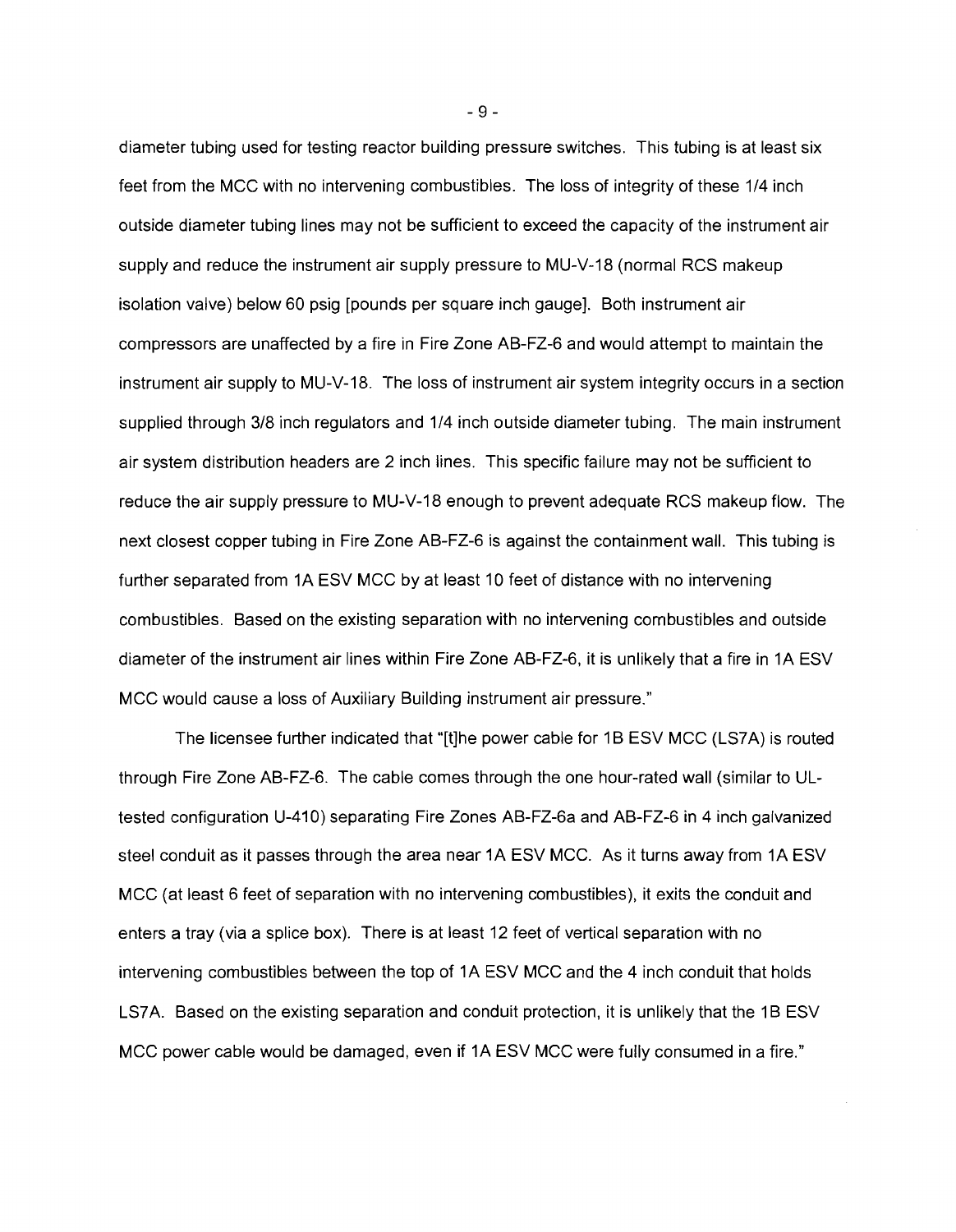Additionally, the Auxiliary Building ventilation system is not credited for smoke removal. If the primary safe shutdown (SSD) operator becomes aware of smoke in the Auxiliary Building, the operator will don a self-contained breathing apparatus (SCBA) to perform actions when directed by the control room. Two SCBAs are staged near the primary operator station on Auxiliary Building 305' elevation. All operators assigned to fire brigade or SSD duties are qualified to use a SCBA. Validation exercises have been performed to demonstrate that operators can reliably don a SCBA in less than 3 minutes.

Given the lack of combustibles, separation of cables described above, and the sequence of events required, it is unlikely that the OMA to open MU-V-36 would be required. It is also likely that a fire would be detected and suppressed before the sequence of events and failures described above fully evolved. In the unlikely occurrence that the sequence does fully evolve, the OMA is available to provide assurance that safe shutdown can be achieved.

#### 3.4 Feasibility and Reliability of the OMAs

This analysis postulates that the features described in Sections 3.1, 3.2 and 3.3, are not sufficient to assure safe shutdown capability. The licensee has proposed an OMA to be performed in addition to the above discussed fire protection features.

NUREG-1852, "Demonstrating the Feasibility and Reliability of Operator Manual Actions in Response to Fire," provides criteria and associated technical bases for evaluating the feasibility and reliability of post-fire OMAs in nuclear power plants. The following provides the TMI-1 analysis of these criteria for justifying the OMA specified in this request for Fire Zone AB-FZ-6.

### 3.4.1 Bases for Establishing Feasibility and Reliability

The licensee's analysis addresses factors such as environmental concerns, equipment functionality and accessibility, available indications, communications, portable equipment, personnel protection equipment, procedures and training, staffing and demonstrations.

 $-10 -$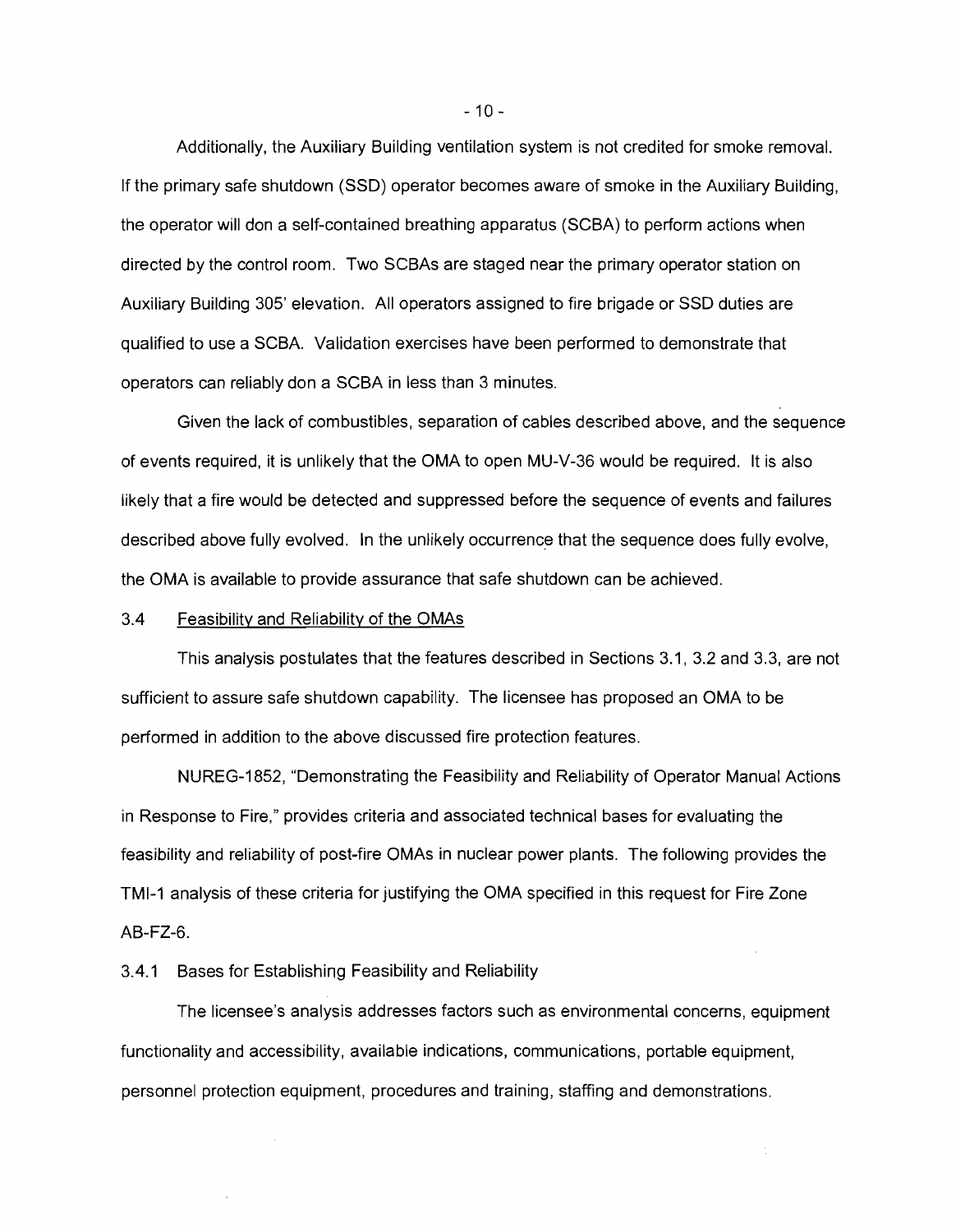In their March 3, 2009, letter, and further supported by their March 15, 2010, letter, the licensee stated that environmental considerations such as radiological concerns, emergency lighting, temperature and humidity conditions and smoke and toxic gases were evaluated and found to not represent a negative impact on the operators' abilities to complete the OMA. The licensee stated that radiation levels expected during travel to or at the OMA location in the Auxiliary Building are minimal with dose rates that would be less than 10 millirem per hour. The licensee also confirmed that sufficient emergency lighting exists at the areas where actions are performed and along the travel routes to the areas. The licensee has stated that operators also have access to 8-hour battery-powered portable lights, as well. The licensee also has confirmed that temperature and humidity conditions will not challenge the operators performing the OMA. The licensee stated that radio and page communications are available for this OMA. Additionally, the licensee indicated that heat and smoke or gas generation from the fire will not impact the operator performing the OMA. This is further supported by the fact that the location of the postulated fire event is in a different fire zone than the locations for where actions are performed.

The licensee stated that the functionality of equipment and cables needed to perform the required OMA is documented in the OMA procedures, which reflect equipment availability and provide specific direction where functionality of equipment and cables may be compromised by fire. In addition, in-plant OMA walk downs were performed and demonstrated that the OMA equipment was accessible. The physical location of the components where the OMA is to be performed is identified in the fire AOPs and where components cannot be operated from the floor, installed ladders or portable ladders are provided. Other than keys, portable lighting, and portable ladders, the operators use no other additional support equipment. The fire AOPs identify when a key is required to perform the OMA. Keys required by operators are in the

 $-11-$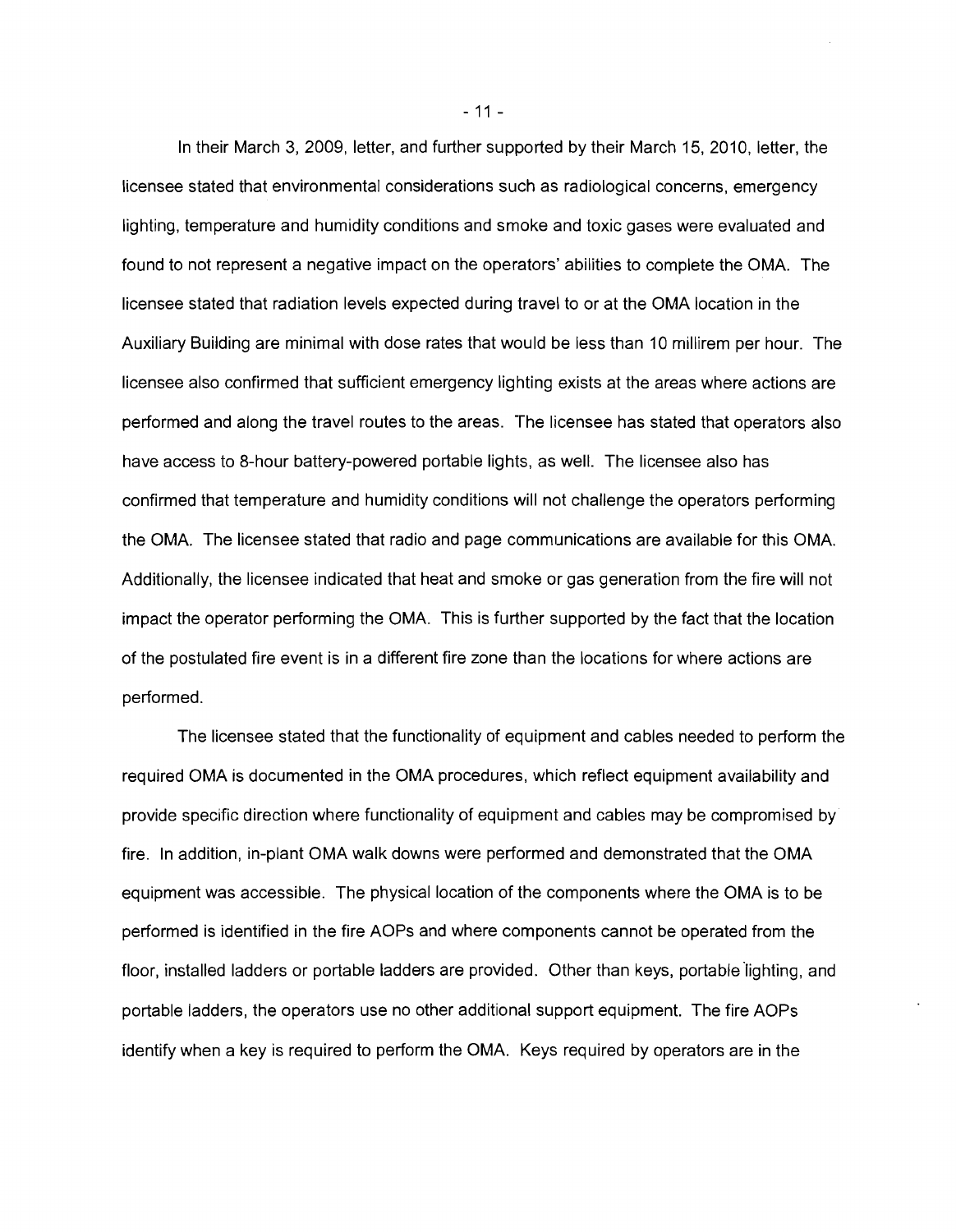possession of the operator and the specific key number required for the OMA is identified in the fire AOP.

With regard to available indications, the licensee has stated that available diagnostic instrumentation is listed in the fire AOP for each fire area; however, instrumentation or indications are generally not relied upon to perform the OMA. Explicit steps in the fire AOPs direct the operators on how to perform the OMA such that one train of available indications is always available for a fire in a given fire area or zone. The licensee stated that the OMA does not require any indication to support completion of the OMA; however, lack of indication may be used to initiate an action and that successful accomplishment of the OMA is directly observable by the operator performing the OMA. The successful completion of the action is then reported to the Control Room operators. Additionally, emergency makeup flow indication is available for a fire in Fire Zone AB-FZ-6.

With regard to communications, the licensee stated that TMI-1 has portable radio and installed phones available as part of the normal plant communications available between the Control Room and the operators and the radio and phone systems are robustly designed such that they should be available following most fire scenarios. If the various communication systems are not available, the method of communication will be face-to-face or using radios via line-of-sight (i.e., no repeaters). The licensee simulated face-to-face communication was simulated by having operators start the manual action from directly outside the Control Room. Task completion is normally reported by portable hand held radio or installed phones but may also be reported by face-to-face communication if plant communication systems are not available. The General Announcing System, Operations Radio System, Plant Telephone System, Sound Powered Phone System, and Face-to-Face Communications are all available to Control Room operators and operators performing OMAs.

 $-12-$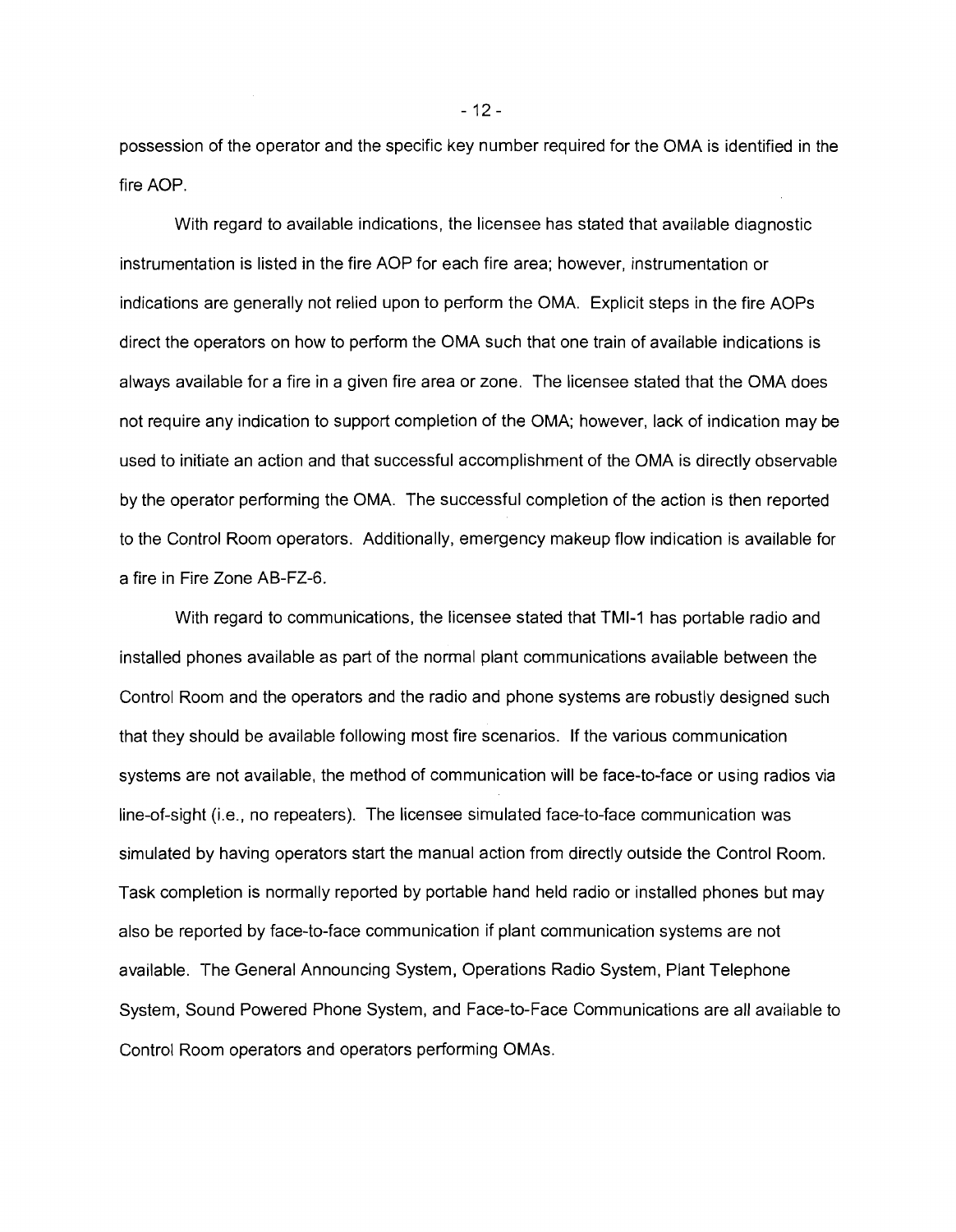The licensee stated that operators performing the OMA are provided with standard personal protective equipment (PPE), including hardhat, gloves, and protective glasses. In the unlikely event that smoke conditions would require SCBAs to be worn, the plant equipment operators are qualified to wear SCBAs and the SCBAs are staged at strategic locations in the plant with additional SCBAs in the fire brigade locker.

The licensee stated that fire AOPs have been developed for each fire area or zone and that the fire AOPs are staged in certain strategic locations that are easily accessible to the operators. The individual procedures are presented in a standardized procedure format that the operators are familiar with. The fire AOPs contain both preventive actions to prevent potential adverse fire effects, as well as reactive actions to direct timely action if a fire causes a particular adverse condition (i.e., valve spuriously opens or closes). The procedures for individual fire areas are used in conjunction with the symptom-based (reactive) Emergency Operating Procedures (EOPs) and other symptom-based AOPs to provide a combined preventive (fire AOPs) and reactive (EOPs and all AOPs, including fire) approach to achieve safe shutdown following a fire. The individual fire area shutdown procedures provide the operators with information as to the available equipment (including instrumentation) that can be relied upon following a fire. The fire AOP procedures provide specific guidance to the operators as to what equipment could be affected by the fire and are written in order of time criticality (i.e., the most time critical actions are in the front of the procedure) to ensure that the actions are taken within the analyzed time required in the safe shutdown analysis.

With regard to staffing and demonstrations, the licensee stated that three qualified operators are available to perform the manual action at all times and that demonstrations were performed in the TMI-1 plant simulator and in the plant by operator walk downs to show that the OMAs can be performed within the times as described in the safe shutdown analysis.

 $-13-$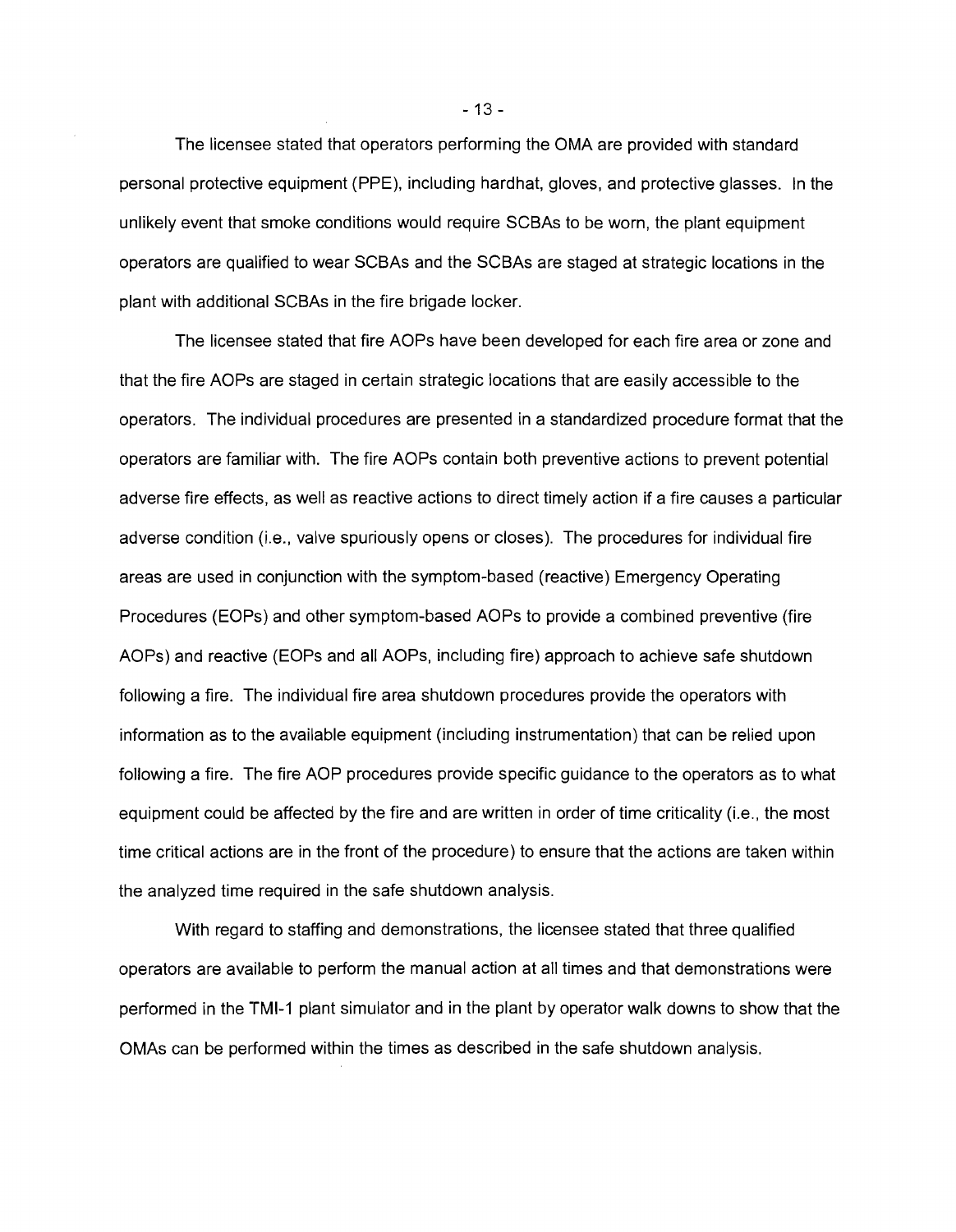#### 3.4.2 Feasibility

The licensee's analysis demonstrates that, for the expected scenario, the OMAs can be diagnosed and executed in 19 minutes while the time available to complete them is 40 minutes. The licensee stated that the 40-minute time limit itself is a conservative measure since recent testing on the MU-V-20 backup air supply demonstrated that MU-V-20 would only stay open for approximately 75 minutes. The licensee's analysis also demonstrates that various factors, as discussed above, have been considered to address uncertainties in estimating the time available. Therefore, the OMA included in this review is feasible because there is adequate time available for the operator to perform the required manual actions to achieve and maintain hot shutdown following a fire in Fire Zone AB-FZ-6.

### 3.4.3 Reliability

The stated completion time of 19 minutes provides reasonable assurance that the OMA can reliably be performed under a wide range of conceivable conditions by different plant crews because it, in conjunction with the 21-minute margin and other installed fire protection features, accounts for sources of uncertainty such as variations in fire and plant conditions, factors unable to be recreated in demonstrations and human-centered factors. Therefore, the OMA included in this review is reliable because there is adequate time available to account for uncertainties not only in estimates of the time available, but also in estimates of how long it takes to diagnose a fire and execute the OMAs (e.g., as based, at least in part, on a plant demonstration of the actions under nonfire conditions).

### 3.5 Defense-In-Depth Summary

In summary, the defense-in-depth concept for a fire in Fire Zone AB-FZ-6 provides a level of safety that results in the unlikely occurrence of fires; rapid detection, control, and extinguishment of fires that do occur; and the protection of structures, systems, and components important to safety. As discussed above, in the unlikely event of a fire that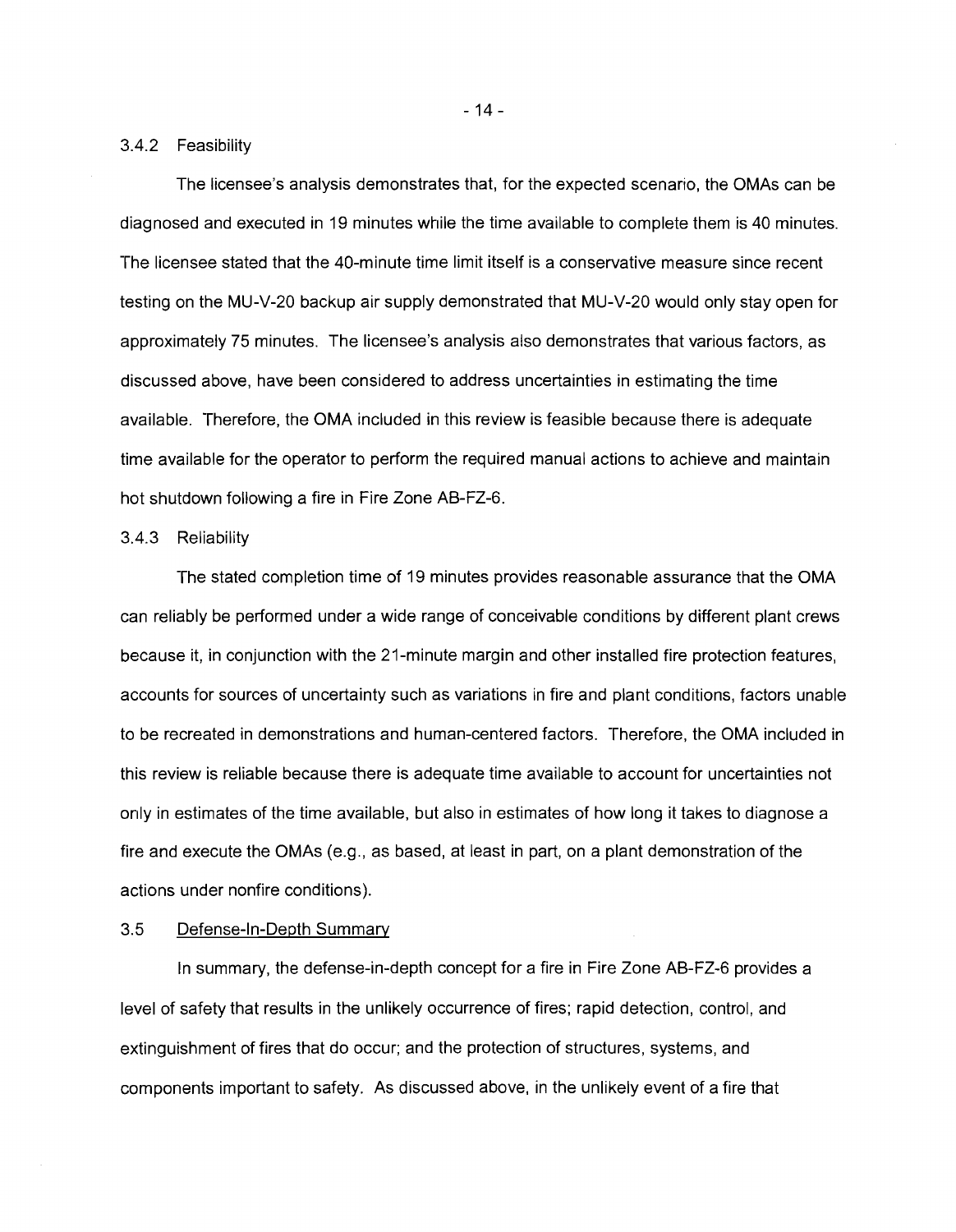challenges safe shutdown capability, the licensee has provided preventative and protective measures in addition to a feasible and reliable OMA that together demonstrate the licensee's ability to preserve or maintain safe shutdown capability at TMI-1 in the event of a fire in Fire Zone AB-FZ-6.

### 3.6 Authorized by Law

This exemption would allow TMI-1 to utilize an OMA, in conjunction with the other installed fire protection features, to ensure that at least one means of achieving and maintaining hot shutdown remains available during and following a postulated fire event, as part of its fire protection program, in lieu of meeting the circuit separation and/or protection requirements specified in III.G.2 for a fire in Fire Zone AB-FZ-6. As stated above, 10 CFR 50.12 allows the NRC to grant exemptions from the requirements of 10 CFR Part 50. The NRC staff has determined that granting of the licensee's proposed Exemption will not result in a violation of the Atomic Energy Act of 1954, as amended, or the Commission's regulations. Therefore, the exemption is authorized by law.

#### 3.7 No Undue Risk to Public Health and Safety

The underlying purpose of 10 CFR Part 50, Appendix R, Section III.G is to ensure that at least one means of achieving and maintaining hot shutdown remains available during and following a postulated fire event. Because the use of the specific OMA, in conjunction with the other installed fire protection features, only impacts the response to the specific Fire Zone AB-FZ-6 scenario described above, the probability of postulated accidents is not increased. Also, based on the above, the consequences of postulated accidents are not increased. Therefore, there is no undue risk to public health and safety.

#### 3.8 Consistent with Common Defense and Security

The proposed exemption would allow TMI-1 to utilize a specific OMA, in conjunction with the other installed fire protection features, in response to a fire in Fire Zone AB-FZ-6 in lieu of meeting the requirements specified in III.G.2. This change, to the operation of the plant, has no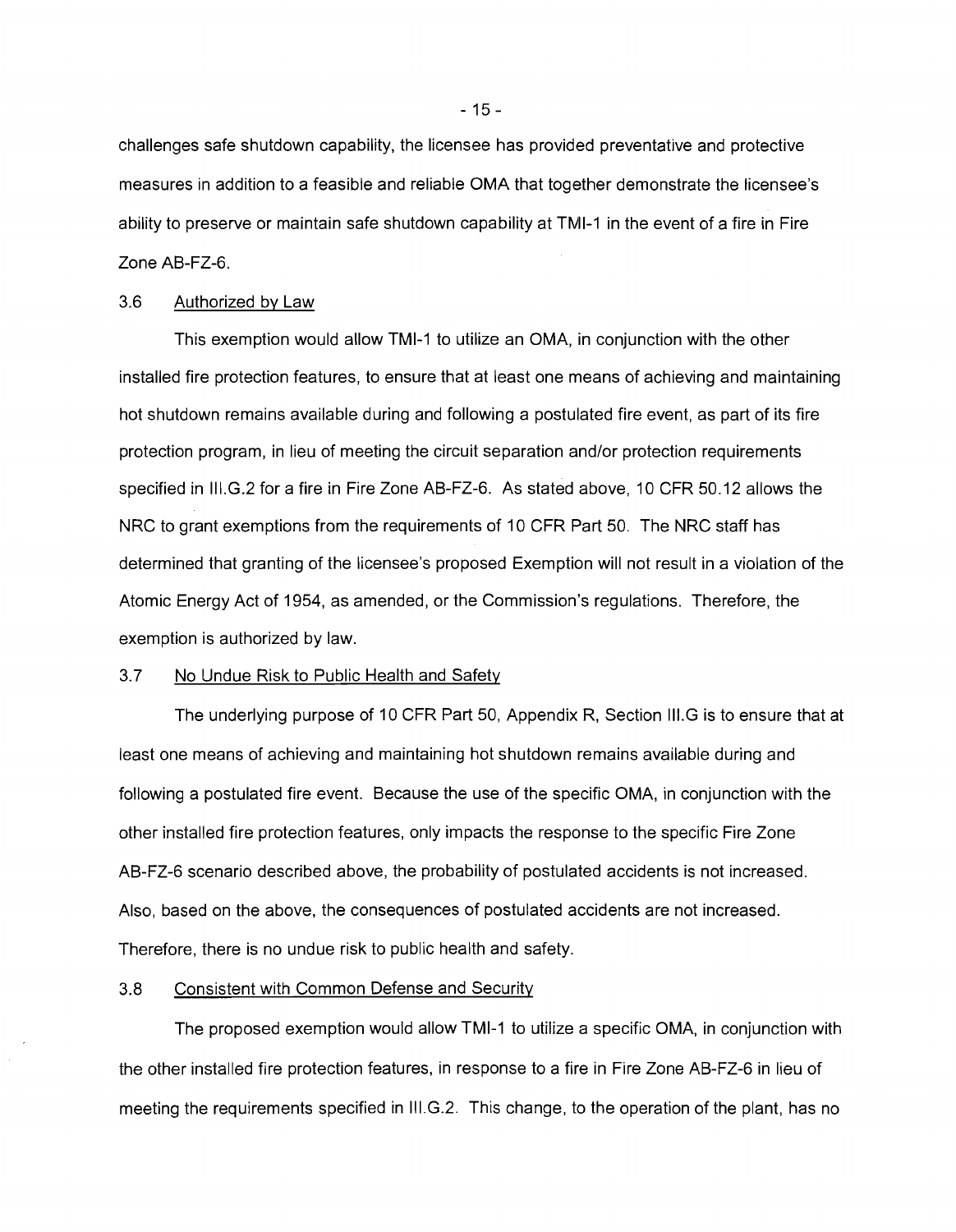relation to security issues. Therefore, the common defense and security is not diminished by this exemption.

## 3.9 Special Circumstances

Special circumstances in accordance with 10 CFR 50.12(a)(2)(ii) are present whenever application of the regulation in the particular circumstances is not necessary to achieve the underlying purpose of the rule. The underlying purpose of 10 CFR Part 50, Appendix R, Section III.G is to ensure that at least one means of achieving and maintaining hot shutdown remains available during and following a postulated fire event. Therefore, since the underlying purpose of Appendix R, Section III.G is achieved, the special circumstances for granting an exemption from 10 CFR Part 50, Appendix R, Section III.G exist, as required by 10 CFR 50.12(a)(2)(ii).

#### 4.0 CONCLUSION

Accordingly, the Commission has determined that, pursuant to 10 CFR 50.12(a), the exemption is authorized by law, will not present an undue risk to the public health and safety, and is consistent with the common defense and security. Also, special circumstances are present. Therefore, the Commission hereby grants Exelon an exemption from the requirements of Section III.G.2 of Appendix R of 10 CFR Part 50, to TMI-1 for the OMA discussed above.

Pursuant to 10 CFR 51.32, the Commission has determined that the granting of this exemption will not have a significant effect on the quality of the human environment (75 FR 36700).

This exemption is effective upon issuance.

Dated at Rockville, Maryland, this 28th day of June 2010.

FOR THE NUCLEAR REGULATORY COMMISSION

y Gutt

Joseph G. Giitter, Director Division of Operating Reactor Licensing Office of Nuclear Reactor Regulation